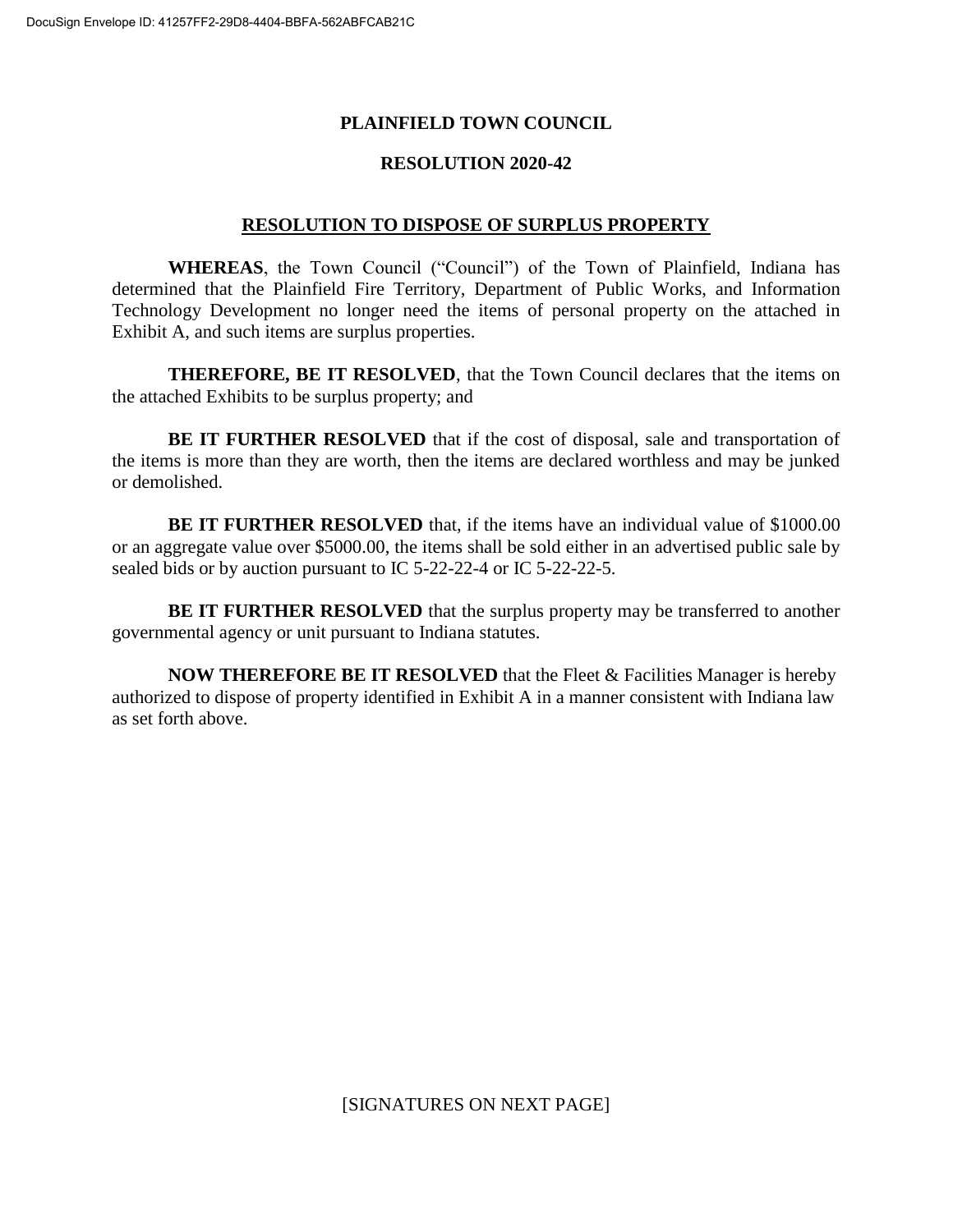ADOPTED by the Town Council of the Town of Plainfield, Indiana, this 28<sup>th</sup> day of September, 2020.

> TOWN COUNCIL TOWN OF PLAINFIELD, HENDRICKS COUNTY, INDIANA

-DocuSigned by:

<u>Kobin G. Brandgard</u>

Robin G. Brandgard, President

-DocuSigned by:

Bill Kirchoff

**Bill® Kirchoff®** Vice President

DocuSigned by:

kent McPhail Kent McPhaile

DocuSianed by:

ana ande Lance Kosea (pele

DocuSigned by:

Dan Bridget Dan<sup>9</sup>BFFdgetF8...

ATTESTED BY:

DocuSigned by:

Mark 1. Todisco

Mark<sup>egoop</sup>odisco, Clerk-Treasurer Town of Plainfield, Indiana